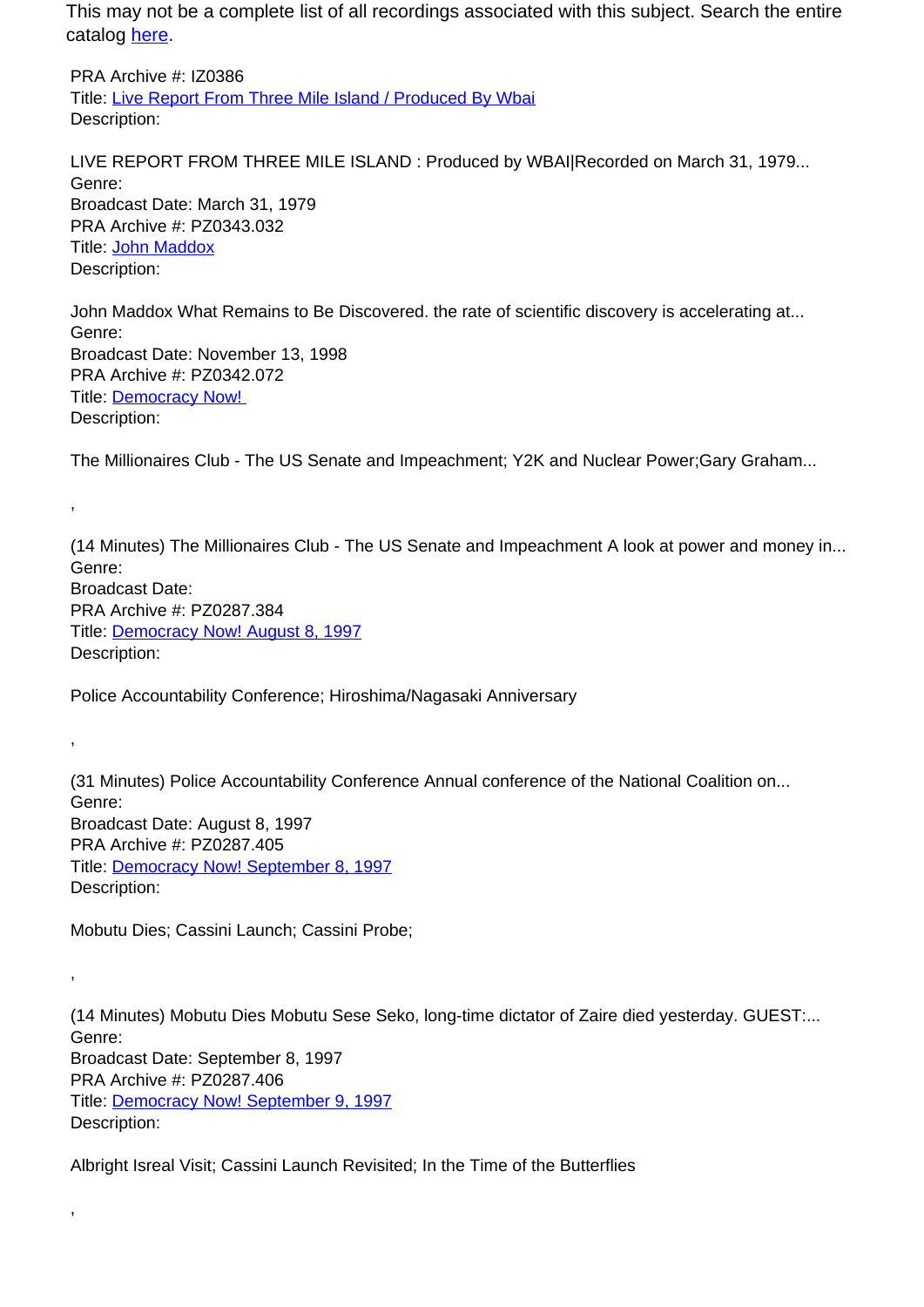(14 Minutes) Albright Israel Visit US Secretary of State Madeleine Albright visits Israel to... Genre: Broadcast Date: September 9, 1997 PRA Archive #: PZ0287.414 Title: Democracy Now! September 19, 1997 Description:

Cuba Bombings; University of Texas; Nuclear Waste Dump

,

(14 Minutes) Cuba Bombing The Cuban government arrested a Salvadoran man in connection with a... Genre: Broadcast Date: September 19, 1997 PRA Archive #: PZ0451.015 Title: Explorations With Dr. Michio Kaku - January 8, 2002 Description:

Explorations with Dr. Michio Kaku, professor of theoretical physics at the City University of... Genre: Broadcast Date: January 8, 2002 PRA Archive #: PZ0451.014 Title: Explorations With Dr. Michio Kaku - January 1, 2002 Description:

Explorations with Dr. Michio Kaku, professor of theoretical physics at the City University of... Genre: Broadcast Date: January 1, 2002 PRA Archive #: PZ0451.016 Title: Explorations With Dr. Michio Kaku - January 15, 2002 Description:

Explorations with Dr. Michio Kaku, professor of theoretical physics at the City University of... Genre: Broadcast Date: January 15, 2002 PRA Archive #: PZ0357.18 Title: Explorations With Dr. Michio Kaku - Fall, 1999 Description:

Explorations with Dr. Michio Kaku, professor of theoretical physics at the City University of... Genre: Broadcast Date: Fall, 1999 PRA Archive #: PZ0451.017 Title: Explorations With Dr. Michio Kaku - January 22, 2002 Description:

Explorations with Dr. Michio Kaku, professor of theoretical physics at the City University of... Genre: Broadcast Date: January 22, 2002 PRA Archive #: PZ0451.020 Title: Explorations With Dr. Michio Kaku - February 12, 2002 Description:

Explorations with Dr. Michio Kaku, professor of theoretical physics at the City University of... Genre: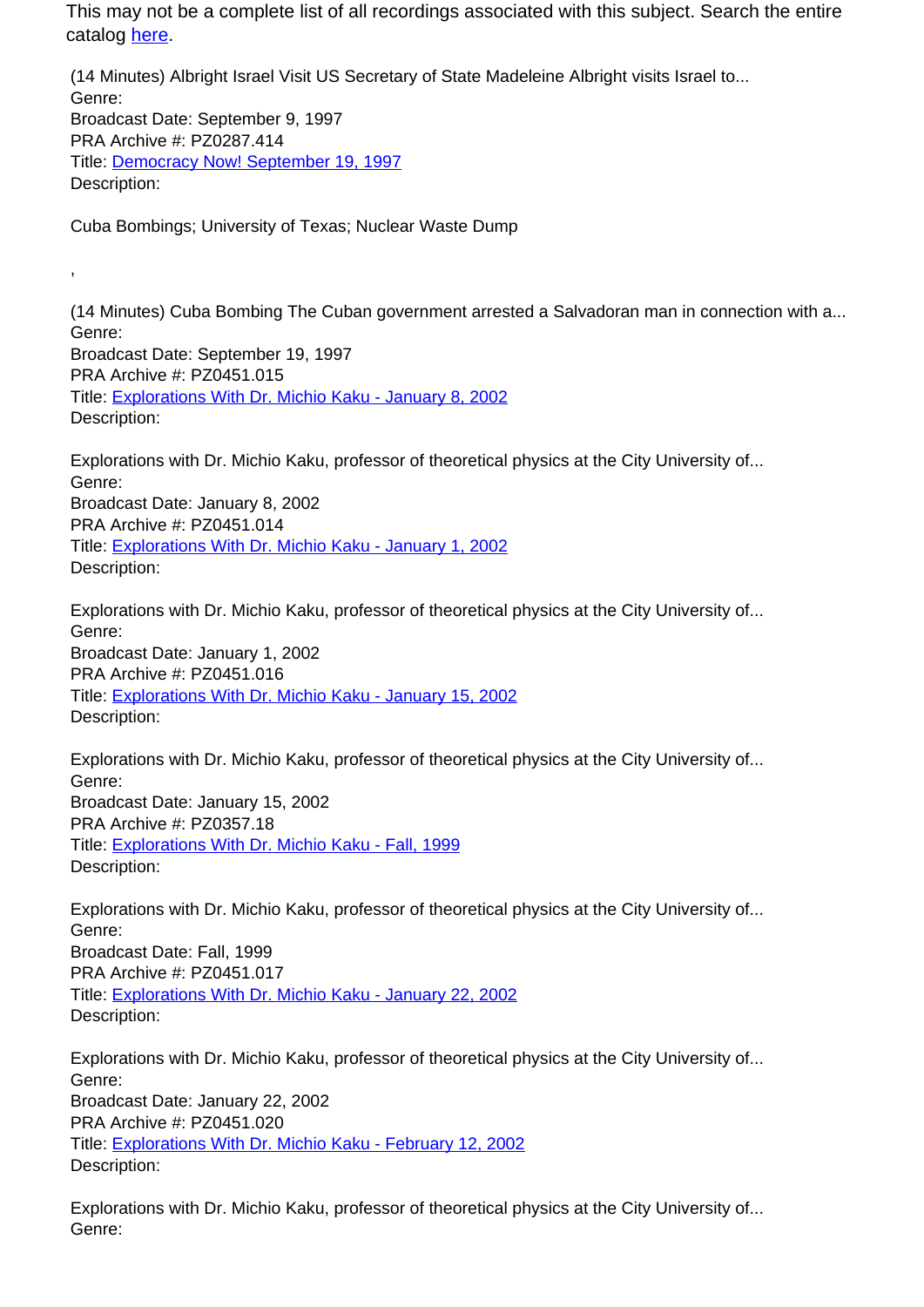Broadcast Date: February 12, 2002 PRA Archive #: PZ0451.021 Title: Explorations With Dr. Michio Kaku - February 19, 2002 Description:

Explorations with Dr. Michio Kaku, professor of theoretical physics at the City University of... Genre: Broadcast Date: February 19, 2002 PRA Archive #: PZ0451.022 Title: Explorations With Dr. Michio Kaku - February 26, 2002 Description:

Explorations with Dr. Michio Kaku, professor of theoretical physics at the City University of... Genre: Broadcast Date: February 26, 2002 PRA Archive #: PZ0451.023 Title: Explorations With Dr. Michio Kaku - March 5, 2002 Description:

Explorations with Dr. Michio Kaku, professor of theoretical physics at the City University of... Genre: Broadcast Date: March 5, 2002 PRA Archive #: PZ0451.024 Title: Explorations With Dr. Michio Kaku - March 12, 2002 Description:

Explorations with Dr. Michio Kaku, professor of theoretical physics at the City University of... Genre: Broadcast Date: March 12, 2002 PRA Archive #: PZ0451.028 Title: Explorations With Dr. Michio Kaku - April 9, 2002 Description:

Explorations with Dr. Michio Kaku, professor of theoretical physics at the City University of... Genre: Broadcast Date: April 9, 2002 PRA Archive #: PZ0451.029 Title: Explorations With Dr. Michio Kaku - April 16, 2002 Description:

Explorations with Dr. Michio Kaku, professor of theoretical physics at the City University of... Genre: Broadcast Date: April 16, 2002 PRA Archive #: PZ0450.144 Title: Democracy Now! April 18, 2002 Description:

Israeli troops refuse to help survivors in Jenin ; UNdescribes even worse destruction ; Was...

,

9:01-9:20 AS ISRAELI TROOPS REFUSE TO HELP RESCUE SURVIVORS BURIED ALIVE IN JENIN REFUGEE CAMP,... Genre: Broadcast Date: April 18, 2002